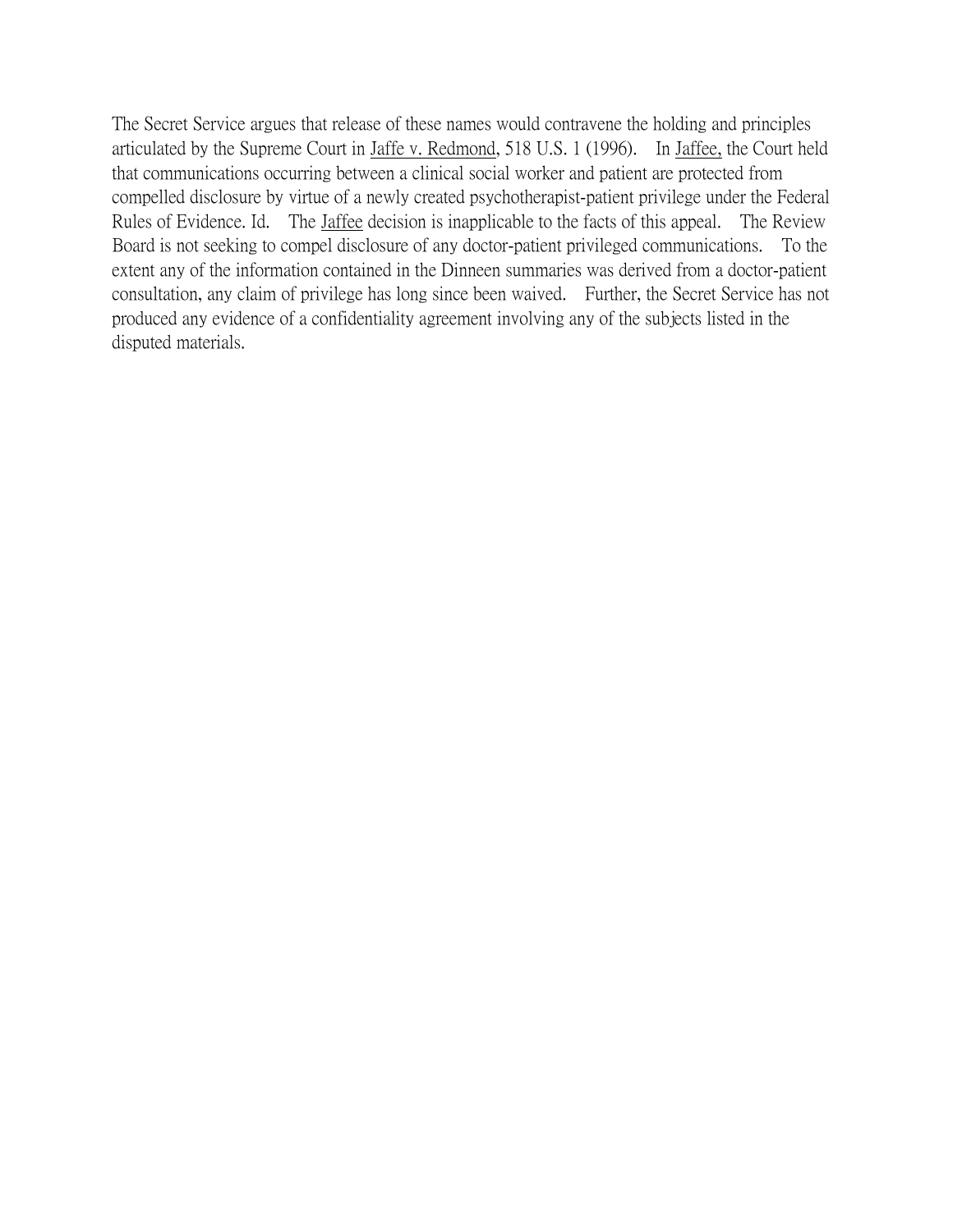IV. The Service has failed to demonstrate how release of this information compromises an Understanding of Confidentiality.

The Service argues that disclosure of these names would contradict the holding and principles articulated in Jaffee v. Redmond, 518 U.S. 1 (1996). The Jaffee decision is inapposite to the facts in this case for several reasons. First, Jaffee held that a trial court could not compel disclosure of communications made by a patient to a clinical social worker, thus creating a psychotherapists privilege under the Federal Rules of Evidence. The Jaffee court held that "confidential communications between a licensed psychotherapist and her patients in the course of diagnosis or treatment" are protected under the Federal Rules of Evidence. Jaffee at 15. In the instantcase, no one is compelling disclosure of confidential communications made between any of the targetted individuals and any doctors. This information was provided voluntarily to the Secret Service in the 1960's. The Service has been unable to produce any confidentiality agreements that pertain to any of the threat sheet subjects at issue. Further, there is no evidence that the summary sheets contain "confidential communcations between a licensed psychotherapist and her patients in the course of diagnosis and treatment."

While the Court in Jaffee created a psychotherapist-patient privilege under the Federal Rules of Evidence, the Court also recognized that "[E]xceptions from the general rule disfavoring testimonial privileges may be justified, however, by a "{public good transcending the normally predominant principle of utilizing all rational means for ascertaining truth. Jaffee v. Redmond, 518 U.S. 1 (1996) 9 citing Trammel v. Uniteed States, 445 U.S. 40, 50, quoting Elkins v. United States, 364 U.S. 206, 234 (1960) (Frankfurter, J., dissenting). This does not in any way detract from a Tarasoff-like duty to protect potential victims of their patients violent acts by warning the intended target of the patient's threat.

This is significant for two reasons: Doctors were complying with this in the 1960's. And, doctors will comply with this today.

The Jaffee case involved the creation of a new, psychotherapist-patient privilege under the Federal Rules of Evidence, with respect to compelled testimony of a therapist. It should be noted that, although given the opportunity, the Secret Service did not produce evidence of the existence of any confidentiality agreements, with any of the individuals contained in the threat sheets, or between any doctors, and individuals contained in the threat sheets. Further, the Court pointed out that "we do not doubt that there are situations in which the privilege must give way, for example, if a serious threat of harm to the patient or to others can be averted only by means of a disclosure by the therapist. Jaffee at Note 19.

The Whalen case, which involved a constitutional challenge to a New York statute requiring that